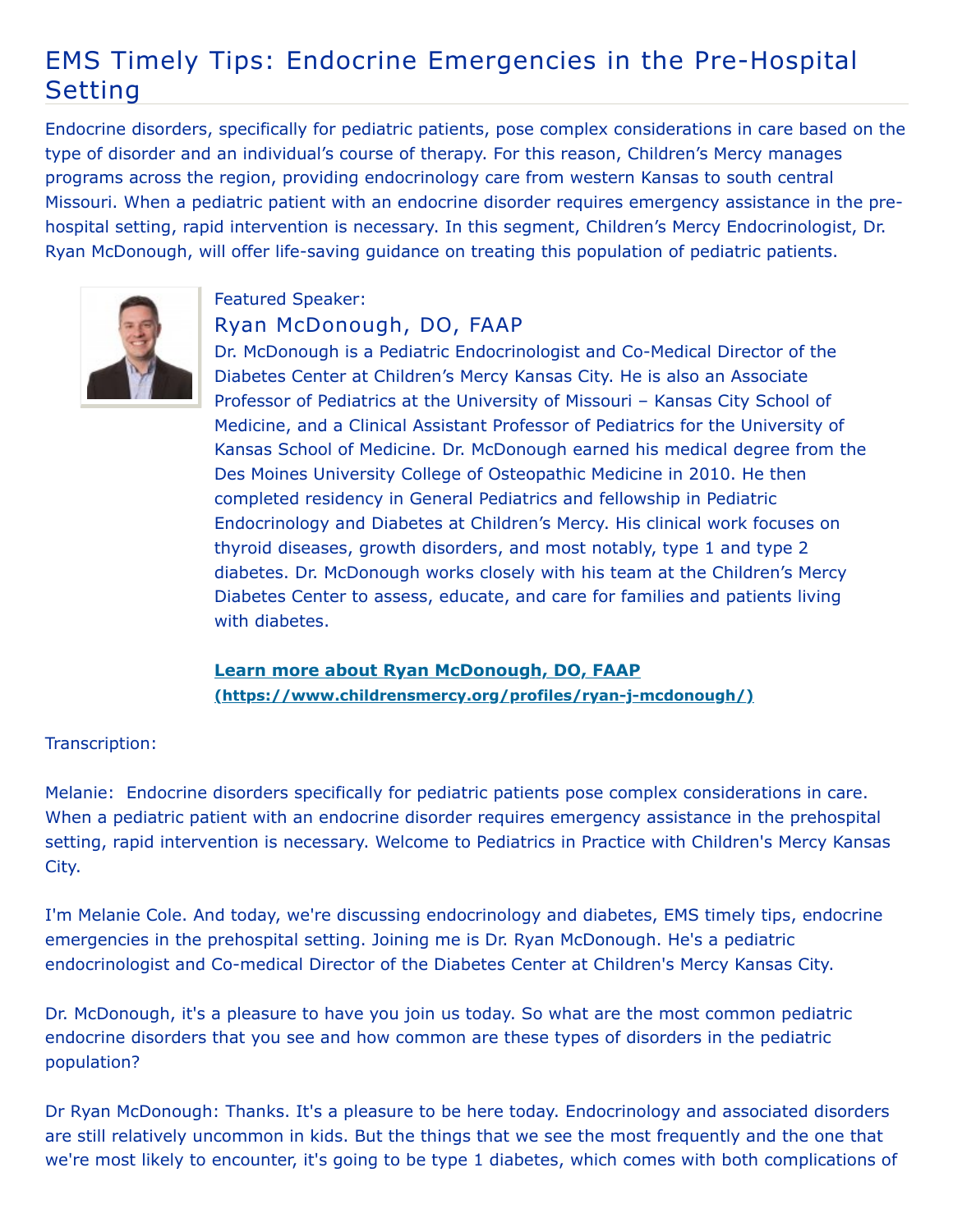acute hyperglycemia, leading to diabetic ketoacidosis, or hypoglycemia, those episodes of low blood sugars that can result in seizures or other comorbidities.

Melanie: Tell us a little bit about the age they present themselves most commonly and how do they present and who notices.

Dr Ryan McDonough: So type 1 diabetes has a bi-modal incidence pattern. We typically see it around the age of preschoolers into that kindergarten age, and then right it again around the time of puberty. About one in 500, one to 600 kids in the United States are diagnosed with type 1 diabetes. It's out in the community, but it's not something you're going to see every day. When someone is newly diagnosed, what will typically be the presenting signs are going to be polyuria, polydipsia, polyphagia, weight loss, and then eventually what can lead into abdominal pain, nausea, vomiting, difficulty breathing, that can all be presenting signs of diabetic ketoacidosis.

Melanie: Yeah. Before we get into the EMS tips, unlike adults, growth and development can really be affected with kids with endocrine disorders. Tell us a little bit about that and how these are diagnosed.

Dr Ryan McDonough: So diabetes in particular is often found either on some sort of routine screening that's done by the pediatrician's office or, more commonly, they're going to present with really florid symptoms of the polyuria, polydipsia. Growth and development are definitely key players in there. In endocrinology, we like to say that the growth chart is another vital sign that is absolutely essential to picking up a lot of endocrine disorders. So taking a look at that and knowing how your kids are growing, how they're developing are definitely integral pieces to that diagnosis.

Melanie: It's really important. So now, let's get into diabetes management for EMS. When you and your colleagues offer education on this type of management for prehospital providers, what are the most important tips you offer?

Dr Ryan McDonough: I think it really is kind of sorted into two different categories. One being that acute hyperglycemia, those episodes where patients are going to show up with diabetic ketoacidosis. These are going to be circumstances where their blood sugar has been above 200 milligrams per deciliter for some duration of time. And as their body is starving for another source of energy that it isn't getting from glucose, it starts to break down fat cells, so when we start to break down the fat cells to make ketone bodies, which are another source of energy for our brain in particular, but then subsequently can develop into creating acid into the bloodstream and can make our patients really sick.

Those kids are generally going to have signs of dehydration. They're going to be feeling really ill, likely vomiting or with abdominal pain. And some of the important things are early recognition of that. Prevention is of course key, but when we do escalate to the point of diabetic ketoacidosis, early and rapid intervention is what's going to definitely help these kids recover quickly.

Melanie: Do you have some specific pitfalls to avoid in the care of kids with diabetes in this type of setting?

Dr Ryan McDonough: Yeah. Especially when we're talking about diabetic ketoacidosis, there's a couple of things that are out in the community, especially in the adult population that are commonly applied to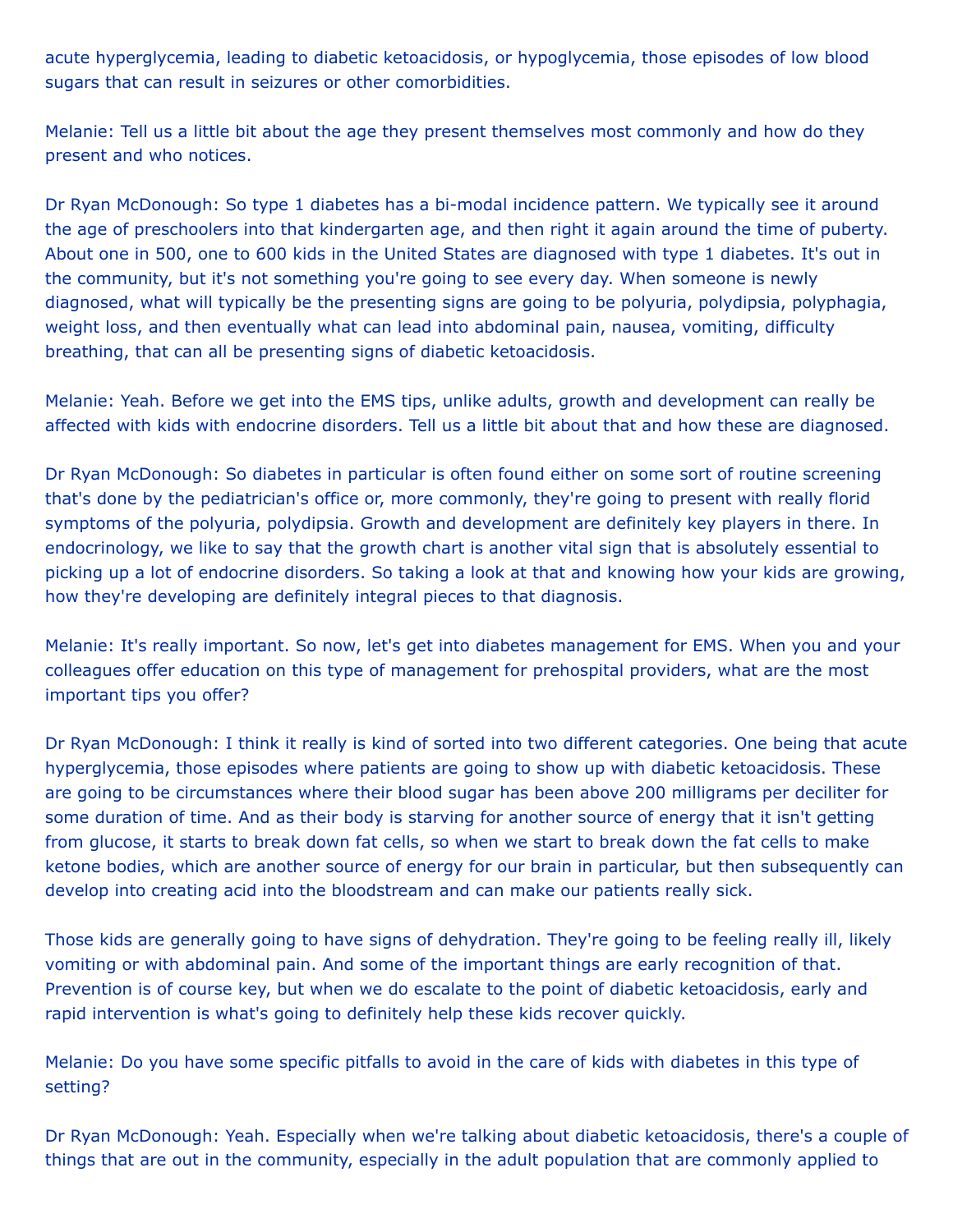children, but probably ought not to be. One of the most common things that we see is a desire for rapid correction of the glucose level. We really don't want the glucose level itself to drop more than about 100 milligrams per deciliter per hour. Any rapider than that, you start to increase the risk for cerebral edema.

There's a couple of other things that can also increase that risk of cerebral edema, things like giving IV boluses of insulin. In general, we don't recommend that in kids. It's commonly done in the adult population. But in kids, a slow steady infusion of a continuous insulin drip is much more preferred. It allows again that titrating and that ability to slow the rapid drop of glucose if it does occur.

Other things to avoid include the use of bicarbonate that is often associated with increased risks of cerebral edema. And while rehydration from being dehydrated is really important in kids with type 1 in DK, actually, you have to be really careful, because once you start getting to above 40 milliliters per kilogram of body weight in IV fluid bolus, is when we start to also see an increased risk for cerebral edema.

Melanie: Do you have some risk factors that you can point to that would make a child more susceptible to these diabetic ketoacidosis risks and complications?

Dr Ryan McDonough: Yeah, absolutely. Some of the more common things are the younger the child's inability to communicate their symptomatology is associated with a higher DK risk. Kids who are from a lower socioeconomic status or those who are of a racial or ethnic minority tend to have higher rates of diabetic ketoacidosis.

And then, a common misconception is that the patients who are on insulin pumps or the technologies that support diabetes are extra protected from DK, but we know that's not the case. As it turns out, since those pumps contain only rapid-acting insulin, it is not uncommon for those kids to have a site issue, have a pump failure issue, a technology issue that can rapidly result in the development of ketones and diabetic ketoacidosis.

Melanie: So assessing signs of hyperglycemia and hypoglycemia in very small children or babies, as you said, can be difficult when not regularly caring for those pediatric patients. Do you have any reminders or take-home messages regarding some of those symptoms in kids for other providers or caregivers? And you can also speak about the complex metabolic state of hyperglycemia, ketosis and acidosis altogether.

Dr Ryan McDonough: Yeah, it's really important. Acidosis, it's got a very wide differential diagnosis in kids and the symptomatologies can be very different depending on the cause. In diabetes, the things that you're going to see again with those acute hyperglycemic moments, there's going to be a lot of urination, a lot of excessive thirst. Irritability, fussiness are going to be signs of things that you might see.

Hypoglycemia is a little different. You know, hypoglycemia in kids on insulin kids with type 1 diabetes is generally considered a blood glucose less than 70 milligrams per deciliter. And in those circumstances, you're going to get a big catecholamine response, a big epinephrine response as your body's attempt to prevent or to fix the hypoglycemia. And those kids, you're going to see shakiness, jitteriness,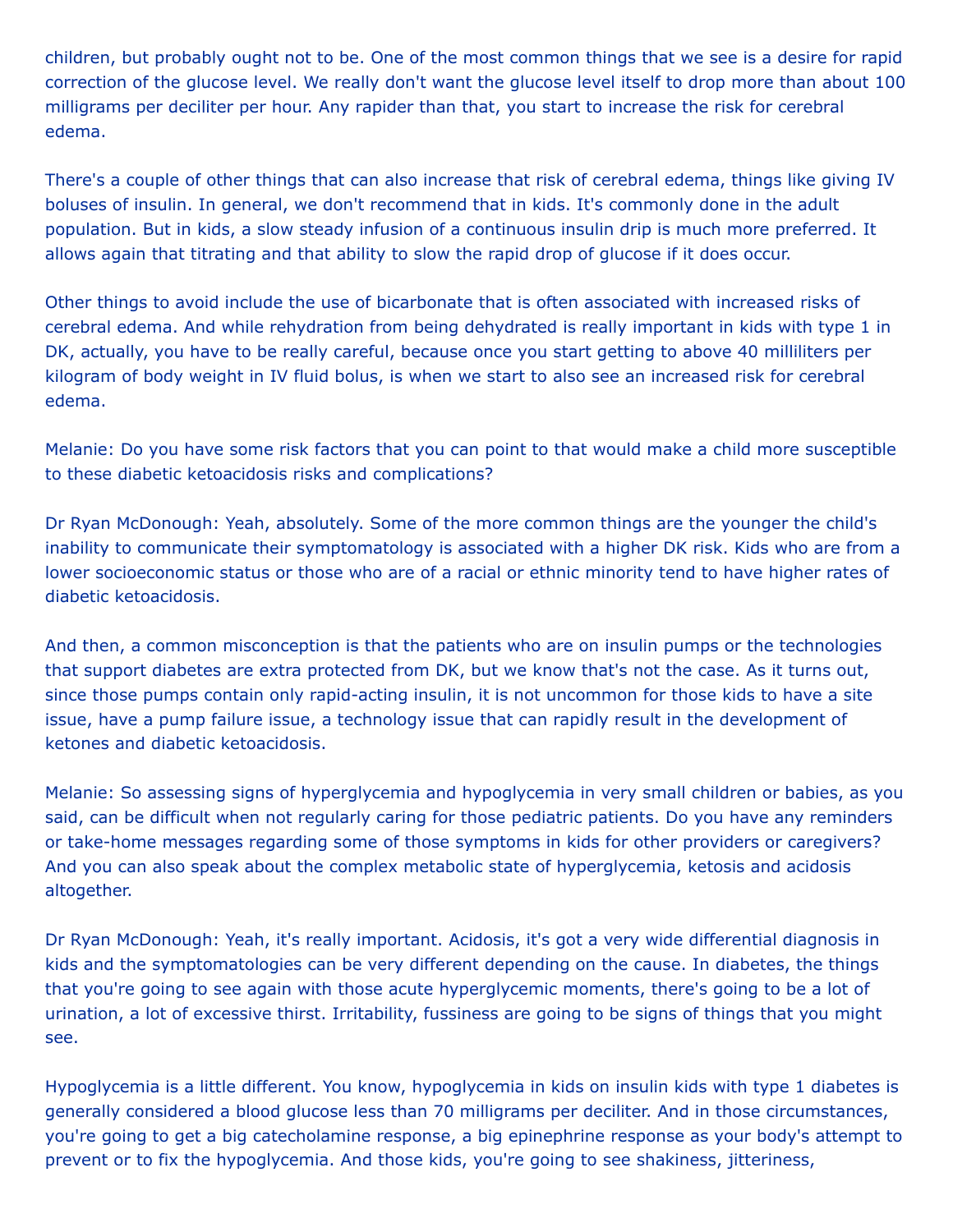sweatiness, irritability, fussy. Older kids might tell you they're dizzy, hungry, they feel shaky. And then, the outcome that is most worried about in hypoglycemia is going to be hypoglycemic seizure.

Melanie: So, as we're talking about these emergent conditions, speak about any others that you would like to mention such as hyperglycemic hyperosmolar syndrome or HHS, things that are similar to diabetic ketoacidosis, anything you'd like EMS and other providers to take note of.

Dr Ryan McDonough: I'm glad you brought up HHS or hyperglycemia hyperosmolar state. It is very similar to DK. The patients will present very similarly, though they may have a little bit more of an altered mental status than they would in DK. They're not acidotic, so they're unlikely to have that Kussmaul respirations and their blood glucoses are generally quite a bit higher. Most point-of-care machines that measured glucose are only going to be able to read a level in that 500, 550 or 600, and then they start just reading HI. But when you start seeing those values that are in that HI range, that's when we really want to at least broaden that differential.

The initial management, the initial stabilization for kids with HHS is very similar to DK. But it is the more in hospital setting and in hospital management that's going to vary. Hypoglycemia, depending on its severity, our ultimate goal is that we can try and treat hypoglycemia with non-injectable options. If a kid is able to drink, is able to swallow, then oral glucose is absolutely our preference. Fifteen grams of a rapid-acting carbohydrate, like four ounces of juice or four glucose tablets and then repeating the blood sugar and checking in 15 minutes is great.

One of the pitfalls that people often fall into though is after that initial treatment, getting the blood sugar up is not giving something that will sustain the blood sugar over a longer period of time. So that's where you want a protein-containing snack. Crackers and peanut butter or jerky or something like that that helps sustain blood sugar for a longer period of time.

Once you get into that severe hypoglycemia, once you start to see our patients, that are having the need for external assistance with hypoglycemia, meaning that they're having a seizure or they're not able to get that food into their mouth on their own, then that's when we start talking about using glucagon or using dextrose boluses if they happened to have an IV that's already in place.

Melanie: It's really important information. Dr. McDonough, as we wrap up, let other providers and EMS know what you'd like them to take away from this episode and how they need to be prepared to make adjustments. Because as we all know, not all children are the same as not all adults are the same, but children really can vary. So give us your best advice.

Dr Ryan McDonough: I think the most important takeaway messages just like any pediatrician would tell you, kids are not little adults and that their treatment needs to be tailored to their age, their size, their weight. And the other most important piece when you're talking about diabetes in kids, parents are experts. They live with this disease day in and day out, and it is okay to ask for their assistance in those moments. Make sure you ask what they've done. Make sure you ask about those technologies. And it's okay not to know exactly what the technology is that they have attached to their body. The most important thing is to assess the patient in front of you. If they're high, figure it out, how to get them down. If they're low, treat that low and get their blood sugar up.